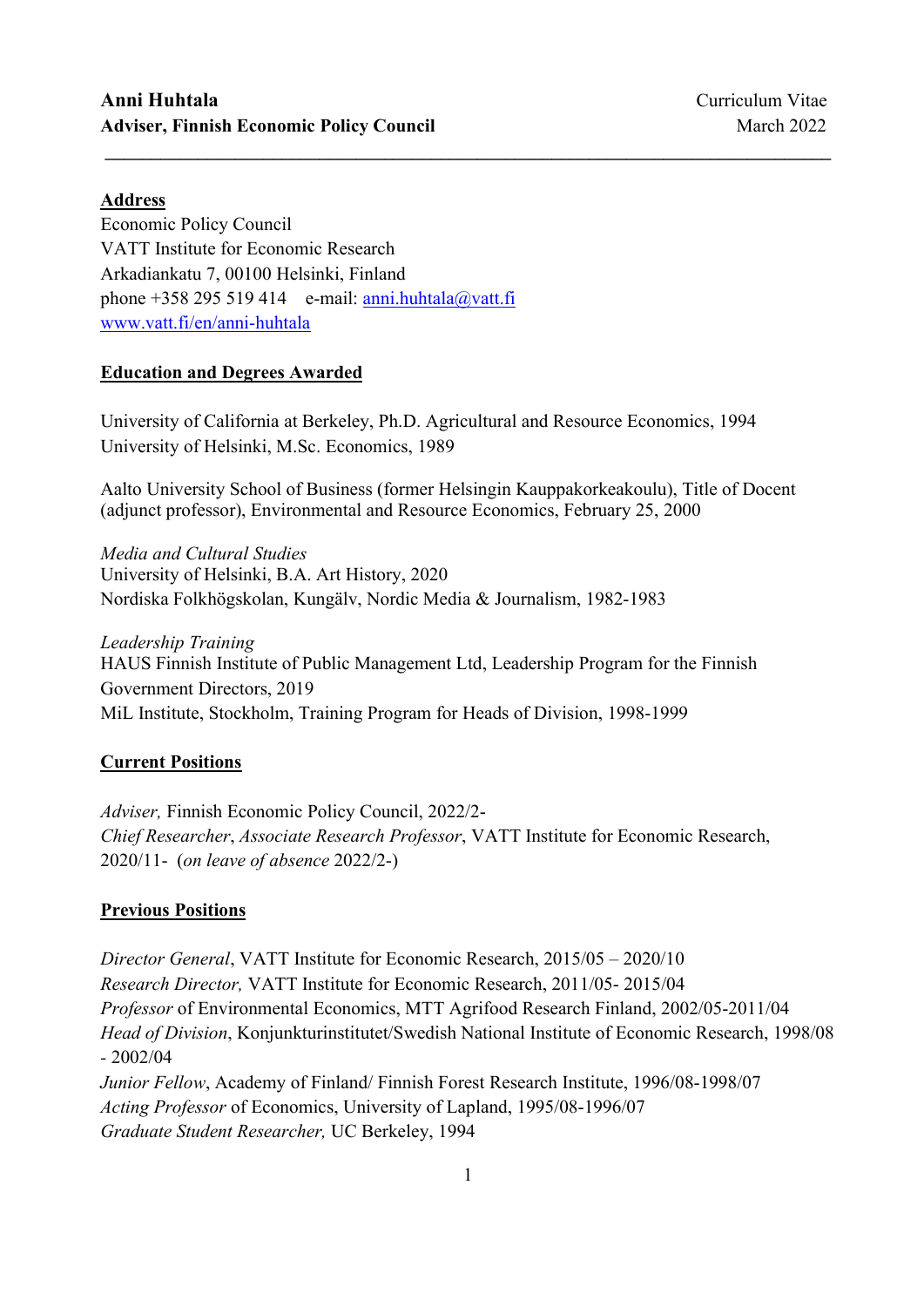Graduate Student, UC Berkeley, 1991-1993

Graduate Student, Finnish Postgraduate Program in Economics, 1990 Research Associate, Tiedekauppa r.y./Ministry of the Environment, 1988-1989 Research Assistant, Pellervo Economic Research Institute, 1986-1988 (part-time) Secretary and Treasurer, Finnish Society of Economic Research, 1987 (part-time)

# **Visits**

Visiting Scholar, UC Berkeley, Department of Agricultural and Resource Economics and Policy, 2014/09-10 Visiting Scholar, McGill University, Department of Economics, 2009/01-02 Visiting Scholar, UC Berkeley, Department of Agricultural and Resource Economics and Policy, 2007/10-12 Visiting Researcher, United Nations University, World Institute for Development Economics Research (UNU-WIDER), 2007/01-05 Visiting Researcher, Tilburg University, Department of Economics, 2006/09-12 Visiting Researcher, Umeå University, Department of Economics, 1997/09-1998/02

# Major Research Funding from External Sources

Academy of Finland: "Environmental threats in energy production: Implications of perceived risks and time preferences for social welfare", 2011-2015

Advisory Board for Sectoral Research: "Protection of the Baltic Sea: Benefits, costs and policy measures, PROBAPS", 2009-2012 (with University of Helsinki and Finnish Environment Institute/SYKE and with additional co-funding and partners from all nine Baltic Sea countries) Academy of Finland: "Policy options in saving biodiversity and eradicating poverty: aid or fair trade?", 2006-2007

European Union, STREP: "Integrated tools to design and implement agro-environmental schemes", 2004-2006

# Board Service, Committees, Councils, Evaluation Panels

Swedish National Institute of Economic Research (Konjunkturinstitutet), Scientific Advisory Board, Member 2020 -

Academy of Finland, Finnish Research Infrastructures Committee, Member 2019 -

Helsinki Graduate School of Economics, Board, Member 2018 -

Luleå University of Technology, Graduate Student Advisory Board, Member 2021-

University of Oulu, University Board of Directors, Member 2018 - 2021

National Audit Office of Finland, Advisory Board, Member 2015/08-2020/10

Swedish Research Council for Health, Working Life and Welfare (Forte), Member of Scientific Review Panel 2021/05-09

Swedish Environment Protection Agency (Naturvårdsverket): Chair of Scientific Review Panels, 2022/02-03 and 2016/07-10; Scientific Review Panel, Member 2020/09-11; Council of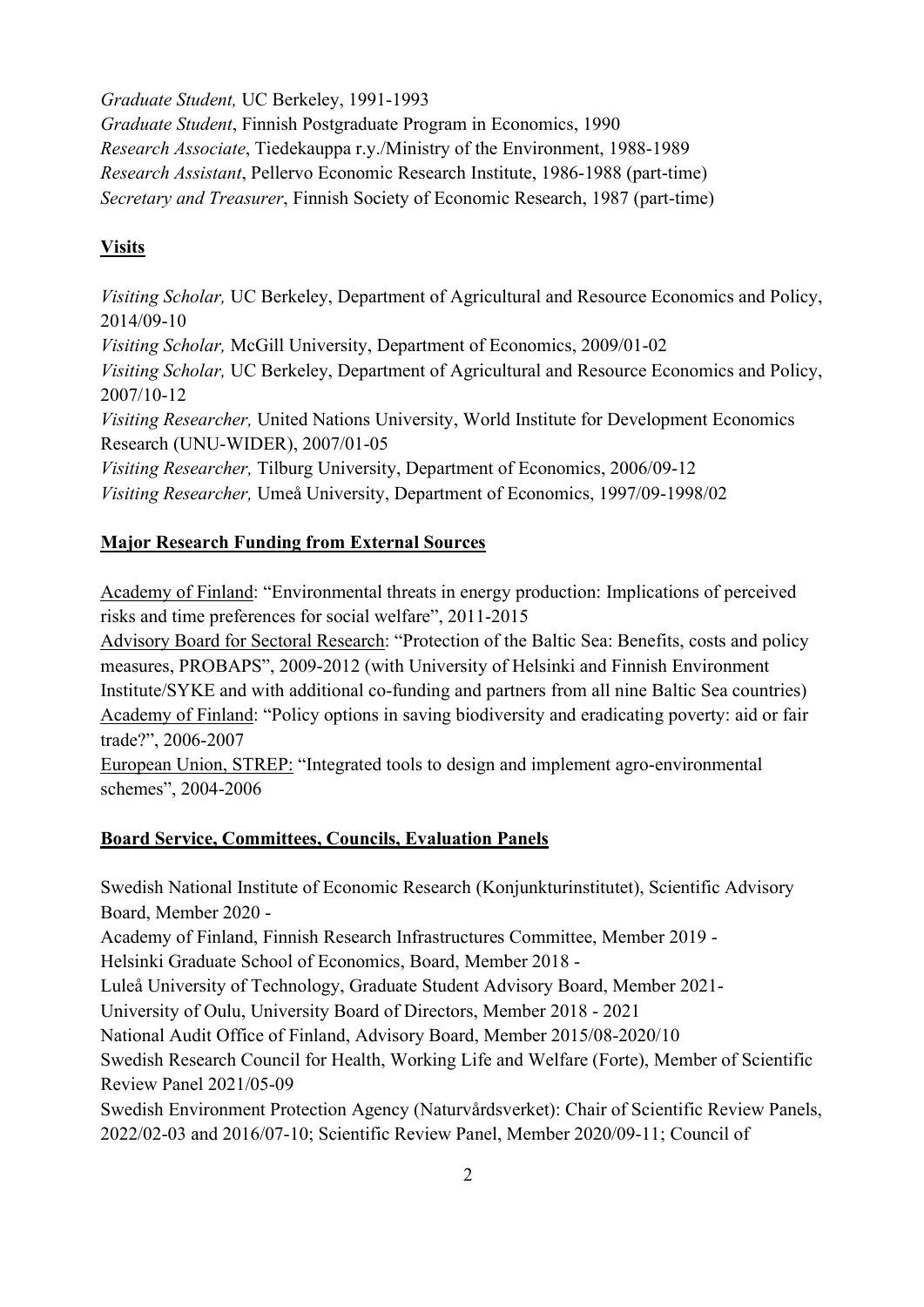Environmental Research, Member 2016/03-2017/12;

Finnish National Social Impact Investment Steering Group/SITRA, Member 2015/10-2019/12 Finnish Ministry of Economic Affairs and Employment, Committee for Evaluation of Business Subsidies, Member 2017/10-2018/04

Maj and Tor Nessling Foundation, Member of Scientific Review Panel 2015/01-2017/12 European Academies Science Advisory Council (EASAC) Working Group on the Circular Economy,  $2015/03 - 2016/12$ 

Linnaeus University, Expert Group for Strategic Research in Environmental Sciences, Member 2012/12- 2013/03

Swedish Research Council for Environment, Agr. Sciences and Spatial Planning /FORMAS: Marine Pollution Panel, Member 2012/12-2013/02, Climate Change Panel, Member 2012/06-10, Expert Panel for Economy, Society and Regional Development, Member 2005/05- 2008/11 Swedish Ministry of Finance Expert Group for Environmental Studies, Member 2010/05-2012/04

## Reviews and Service in Academia

University of Helsinki, Opponent, PhD defense, 2020/04 University of Oulu, Opponent, PhD defense, 2019/03 Luleå University of Technology, Member, grade committee, PhD examination, 2021/05; Member, grade committee, PhD examination, 2018/03 Aalto University, Opponent, PhD defense, 2016/11 University of Gothenburg, Reviewer, Docent, 2014/11-2015/02 Umeå University, Reviewer, Assistant Professor, 2014/09-12 University of Copenhagen, Reviewer, Professor, 2013/01-04 European Association of Environmental and Resource Economists (EAERE) Country Representative for Finland, 2012-2015 EAERE Scientific Program Committee for Annual Conferences 2008, 2009, 2011, 2012, 2015, 2016, 2017, 2019, 2020, 2021 World Congress of Environmental and Resource Economists (WCERE) Scientific Program Committee 2010, 2014, 2018

# Professional Honors

Jaakko Honko Medal, 2019/06 The Finnish Society of Sciences and Letters (Societas Scientiarum Fennica), Elected Member 2015/12

## Professional Service for Scientific Journals:

Member of the editorial board, European Review of Agricultural Economics, 2015-2017 Editorial secretary, Finnish Economic Papers, 1987/02-08 Referee for Ambio, Ecological Economics, Energy Policy, Environmental and Resource Economics, Environmental Science and Policy, Environment and Development Economics, European Journal of Operational Research, European Review of Agricultural Economics, Journal of Agricultural Economics, Journal of Economics, Journal of Economic Dynamics and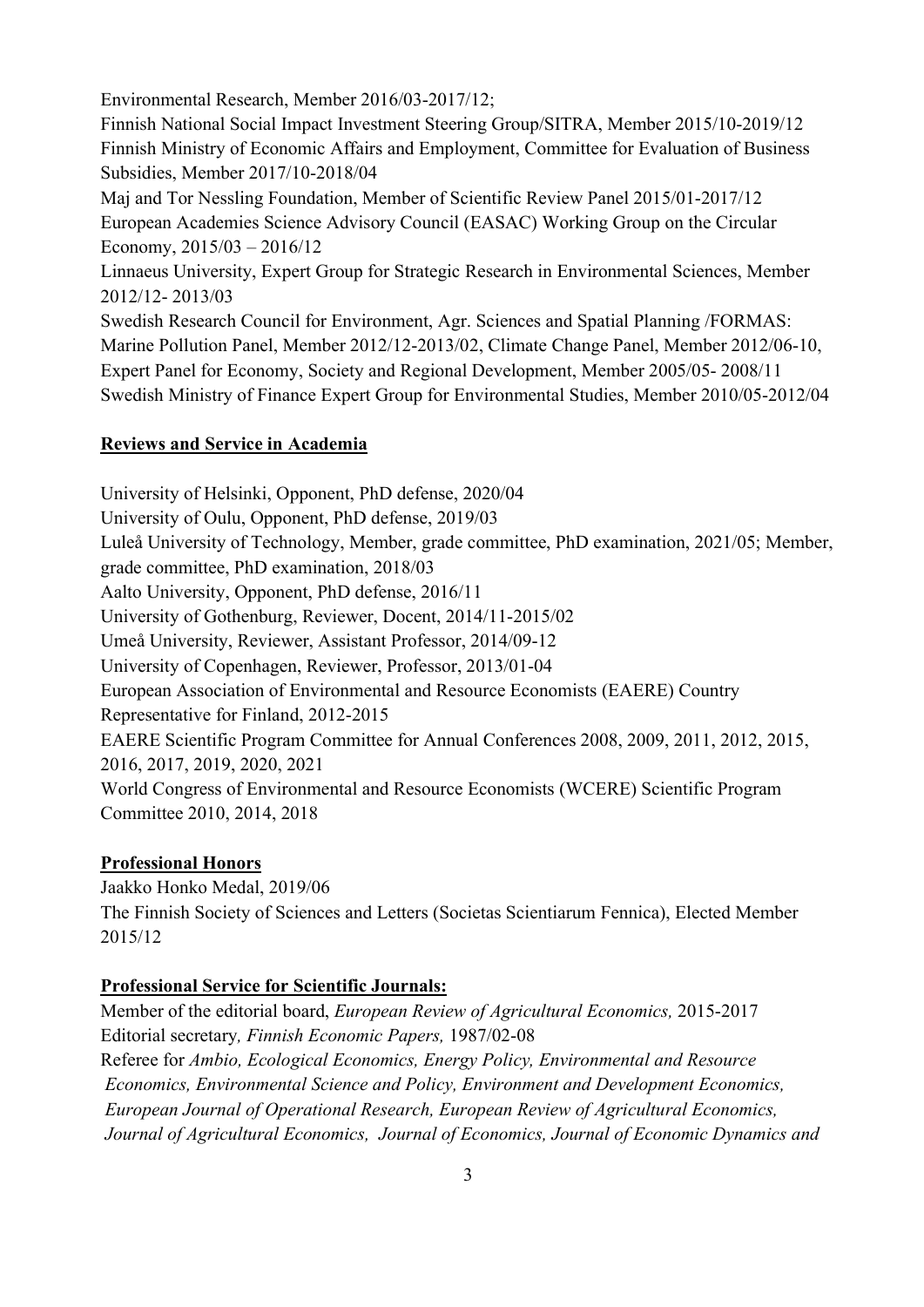Control, Journal of Environmental Economics and Management, Journal of Environmental Management, Journal of Environmental Planning and Management, Journal of Forest Economics, Journal of Public Economics, Resource and Energy Economics; Resources, Conservation and Recycling

#### Selected Publications

#### Articles in Refereed Scientific Journals

Huhtala, A. and Remes, P. (2017) Quantifying the social costs of nuclear energy: Perceived risk of accident at nuclear power plants, Energy Policy 105: 320-331.

Artell, J. and Huhtala, A. (2017) What are the benefits of the Water Framework Directive? Lessons learnt from preference revelation for policy design, Environmental and Resource Economics 68: 847-873.

Hyytiäinen, K., Ahlvik, L., Ahtiainen, H., Artell, J., Huhtala, A. and Dahlbo, K. (2015) Policy goals for improved water quality in the Baltic Sea: When do the benefits outweigh the costs? Environmental and Resource Economics 61(2): 217-241

Ahtiainen, H., Artell, J., Czajkowski, M., Hasler, B., Hasselström, L., Huhtala, A., Meyerhoff, J., Smart, J.C.R., Söderqvist, T., Alemu, M., Angeli, D., Dahlbo, K., Fleming-Lehtinen, V.,

Hyytiäinen, K., Karlõseva, A., Khaleeva, Y., Maar, M., Martinsen, L., Nõmmann, T., Pakalniete, K., Oskolokaite, I. and Semeniene, D. (2014) Benefits of meeting nutrient reduction targets for the Baltic Sea – results from a contingent valuation study in the nine coastal states, *Journal of* Environmental Economics and Policy 3: 278-305.

Hyytiäinen, K., and Huhtala, A. (2014) Combating eutrophication in coastal areas at risk for oil spills, Annals of Operations Research 219: 101-121.

Sipiläinen, T. and Huhtala, A. (2013) Opportunity costs of providing crop diversity in organic and conventional farming: Would targeted environmental policies make economic sense? European Review of Agricultural Economics 40: 441-462.

Huhtala, A. and Lankia, T. (2012) Valuation of trips to second homes: do environmental attributes matter? Journal of Environmental Management and Planning 55: 733-752.

Huhtala, A. (2010) Income effects and the inconvenience of private provision of public goods for bads: the case of recycling in Finland, Ecological Economics 69: 1675-1681.

Vesterinen, J., Pouta, E., Huhtala, A. and Neuvonen, M. (2010) Impacts of changes in water quality on recreation behavior and benefits in Finland, *J. of Environm. Management* 91: 984-994. Laukkanen, M., Ekholm, P., Huhtala, A., Pitkänen, H., Kiirikki, M., Rantanen, P. and Inkala, A. (2009) Integrating ecological and economic modelling of eutrophication: Towards optimal solutions for a coastal area suffering from sediment release of phosphorus, Ambio 34: 225-235. Huhtala, A. and Pouta, E. (2009) Benefit incidence of public recreation services – Have the winners taken almost all? Environmental and Resource Economics 43: 63-79.

Hyytiäinen, K., Ahtiainen, H., Heikkilä, J., Helin, J., Huhtala, A., Iho, A., Koikkalainen, K., Miettinen, A., Pouta, E. and Vesterinen, J. (2009) Integrated simulation model to evaluate national policies for agricultural nutrient abatement in the Baltic Sea, Agricultural and Food Science 18, 3- 4: 440-459.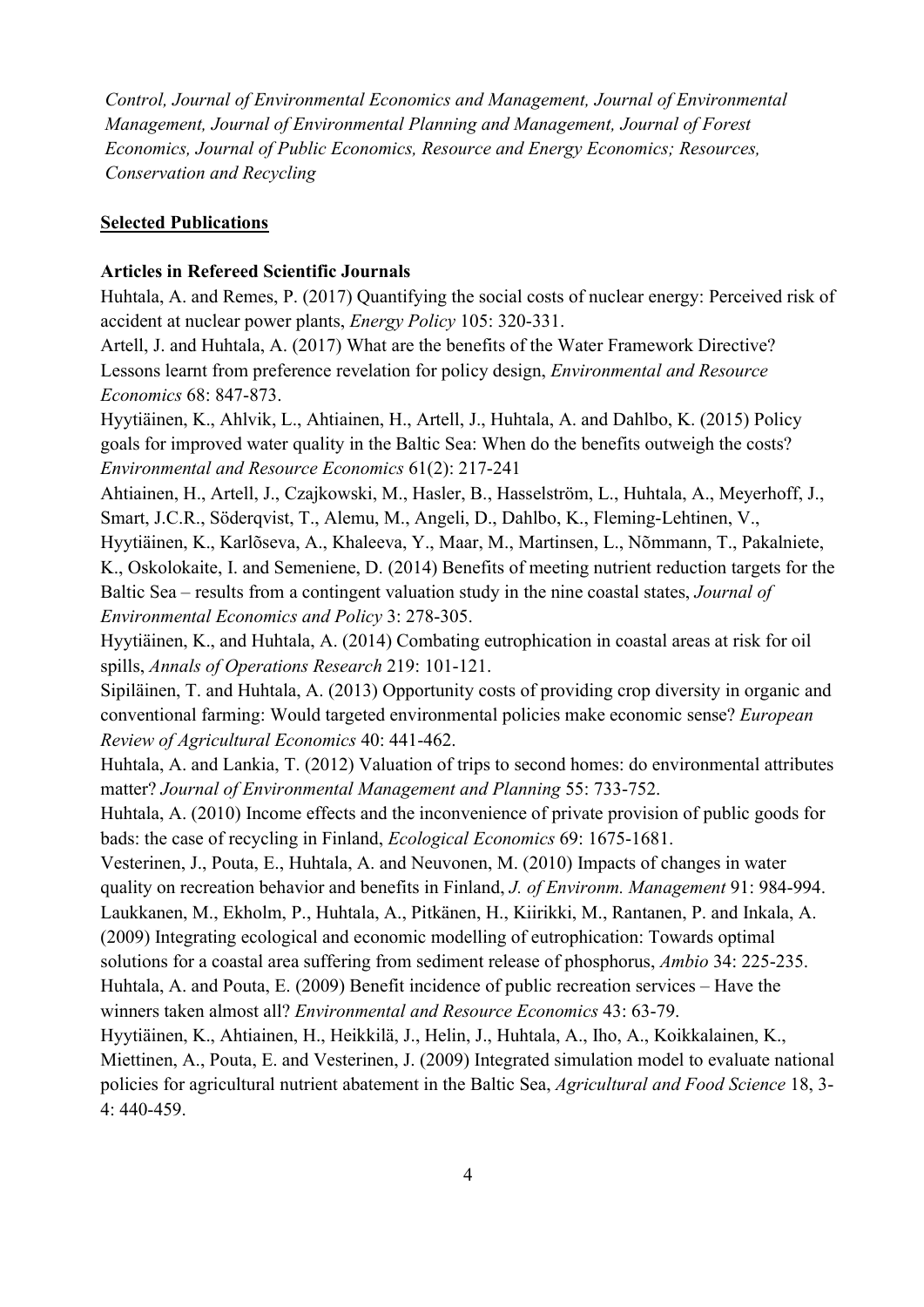Kitti, M., Heikkilä, J. and Huhtala, A. (2009) 'Fair' policies for the coffee trade – protecting people or biodiversity? Environment and Development Economics 14: 739-758.

Eerola, E. and Huhtala, A. (2008) Voting for environmental policy under preference and income heterogeneity American Journal of Agricultural Economics 90: 256-266.

Laukkanen, M. and Huhtala, A. (2008) Optimal management of a eutrophied coastal ecosystem: balancing agricultural and municipal abatement measures Environmental and Resource Economics 39: 139-159.

Huhtala, A. and Pouta, E. (2008) User fees, equity and the benefits of public outdoor recreation services, Journal of Forest Economics 14: 117-132.

Huhtala, A. and Marklund, P.O. (2008) Stringency of environmental targets in animal agriculture: shedding light on policy with shadow prices, *European Review of Agricultural Economics* 35: 193-217.

Huhtala, A. and Samakovlis, E. (2007) Flows of air pollution, ill health and welfare, Environmental and Resource Economics 37: 445-463.

Samakovlis, E., Huhtala,A., Bellander, T. and Svartengren, M. (2005) Valuing health effects of air pollution – Focus on concentration-response functions, Journal of Urban Economics 58: 230-249. Huhtala, A. (2004) What price recreation in Finland? - A contingent valuation study on nonmarket benefits of public outdoor recreation areas, Journal of Leisure Research 36: 23-44.

Huhtala, A., Toppinen, A., and Boman, M. (2004) When the theory is not enough – valuation of forest resources with "efficiency" prices in practice, Journal of Forest Economics 9: 205-222. Huhtala, A., and Samakovlis, E. (2002) Does international harmonization of environmental policy

Instruments make economic sense? Environmental and Resource Economics 21: 259-284.

Huhtala, A. (2000) Binary choice valuation studies with heterogeneous preferences regarding the program being valued, Environmental and Resource Economics, 16: 263-279.

Huhtala, A. (1999) Optimizing production technology choices: Conventional production vs. recycling, Resource and Energy Economics 21: 1-18.

Huhtala, A. (1999) How much do money, pollution, and inconvenience matter? Analysing households' demand for large-scale recycling and incineration, Journal of Environmental Management 55: 27-38.

Huhtala, A. (1997) A post-consumer waste management model for determining optimal levels of recycling and landfilling", Environmental and Resource Economics 10: 301-314.

#### Articles in international edited volumes

Agapitidis,I. ‐ Cusack, G.A.– Huhtala, A. – van Loosdrecht, M. – Lox, I. E. - Mininni, G. - Norton, M.– Purica, I.–Ragnarsdottir,K. V. –Reller,A.–Rivza, B. –Santos, F.–Sheldon, R.– Stephan,G.–Sterner,T.–Tol,R.–Öberg,S.: Indicators for a circular economy, European Academies Science Advisory Council, EASAC policy report 30, German National Academy of Sciences, Leopoldina, November 2016

Huhtala, A. (editor with 26 co-authors) (2009) The economics of the state of the Baltic Sea. Prestudy assessing the feasibility of a cost-benefit analysis of protecting the Baltic Sea ecosystem, The publications of Advisory Board for Sectoral Research and Subcommittees 2:2009.